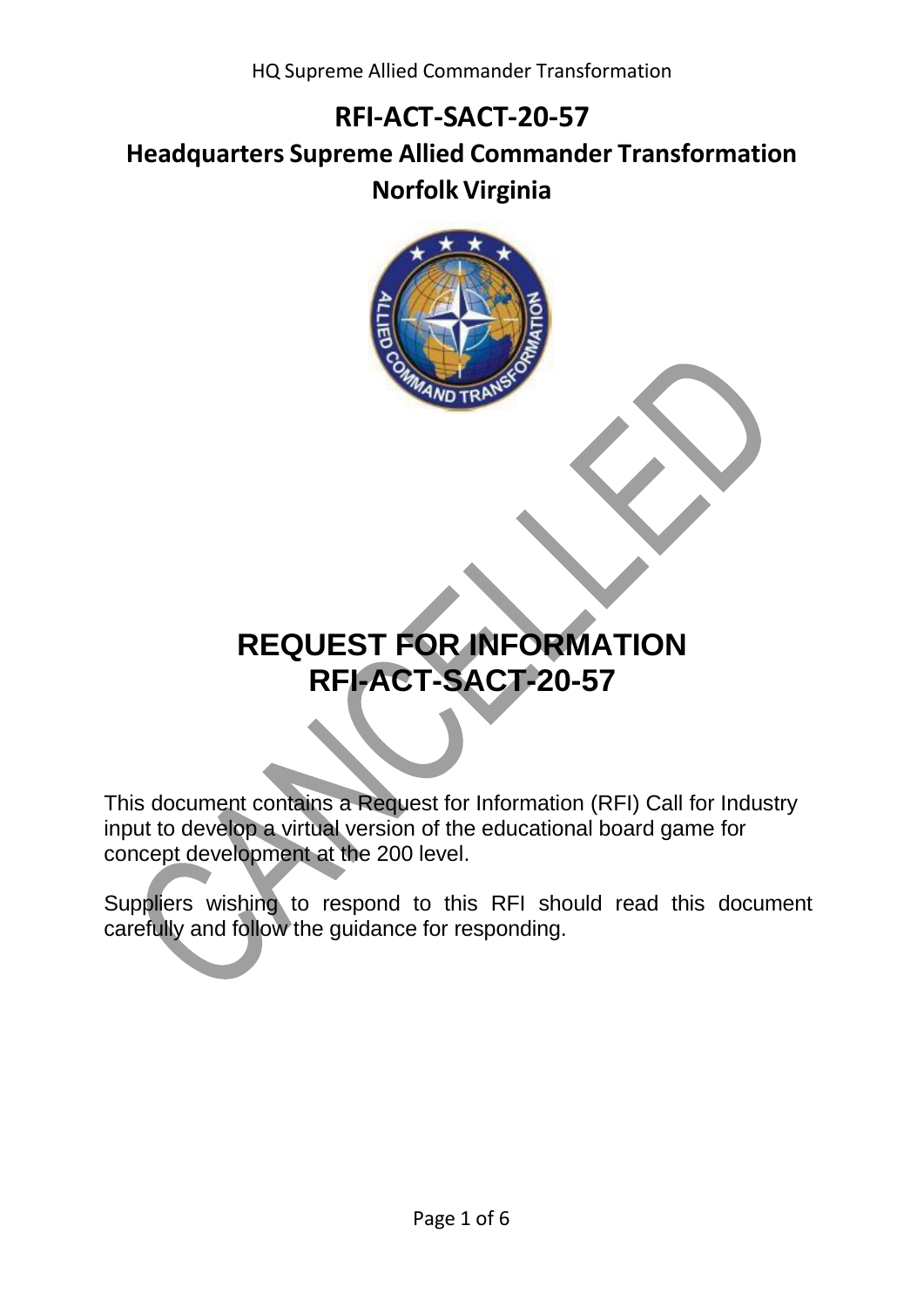| HQ Supreme Allied Commander Transformation RFI 20-57 |                                                            |
|------------------------------------------------------|------------------------------------------------------------|
| Request For Information No.                          | 20-57                                                      |
| <b>Project Title</b>                                 | Request for industry/academia input to develop a virtual   |
|                                                      | version of the educational board game for concept          |
|                                                      | development at the 200 Intermediate level                  |
| Due date for submission of                           | 28 August 2020                                             |
| requested information                                |                                                            |
| <b>Contracting Office Address</b>                    | NATO, HQ Supreme Allied Commander Transformation           |
|                                                      | Purchasing & Contracting Suite 100                         |
|                                                      | 7857 Blandy Rd, Norfolk, VA, 23511-2490                    |
| <b>Contracting Points of</b>                         | 1. Ms Tonya Bonilla                                        |
| Contact                                              | e-mail: tonya.bonilla@act.nato.int Tel: +1 757-747-3575    |
|                                                      | 2. Ms Catherine Giglio                                     |
|                                                      | e-mail: catherine.giglio@act.nato.int Tel:+1 757-747-3856  |
| <b>Technical Points of Contact</b>                   | 1. Patrick Van Hoeserlande,                                |
|                                                      | e-mail: Patrick.VanHoeserlande@act.nato.int Tel: +1 757-   |
|                                                      | 747-3621                                                   |
|                                                      | 2. Paul Thurkettle,                                        |
|                                                      | e-mail: Paul. Thurkettle@act.nato.int Tel: +1 757-747-3360 |

#### **1 - INTRODUCTION**

#### 1.1 **Summary**.

Headquarters Supreme Allied Commander Transformation (HQ SACT) is issuing this Request for Information (RFI) in order to engage with industry. The intent is to explore the potential of computer/digital gamification of NATO education and training. The test case in use is to develop a virtual version of an existing educational game for concept development.

1.2. This request for information does not constitute a commitment to issue a future request for proposal (RFP). The purpose of this request is to involve industry and academia through collaboration, in an examination of possibilities related to computerbased educational, facilitated, multiplayer games. HQ SACT has not made a commitment to procure any of the items described herein, and release of this RFI shall not be construed as such a commitment, nor as authorization to incur cost for which reimbursement will be required or sought. Further, respondents are advised that HQ SACT will not pay for any information or administrative costs incurred in responding to this RFI. The costs for responding to this RFI shall be borne solely by the responding party. Not responding to this RFI does not preclude participation in any subsequent RFP if issued in the future.

#### **2 – GENERAL BACKGROUND: ACT Framework for Collaborative Interaction (FFCI)**

2.1 ACT has implemented a Framework for Collaborative Interaction (FFCI) to increase opportunities for industry and academia to contribute to ACT capability development efforts through collaborative work. Such collaboration enables HQ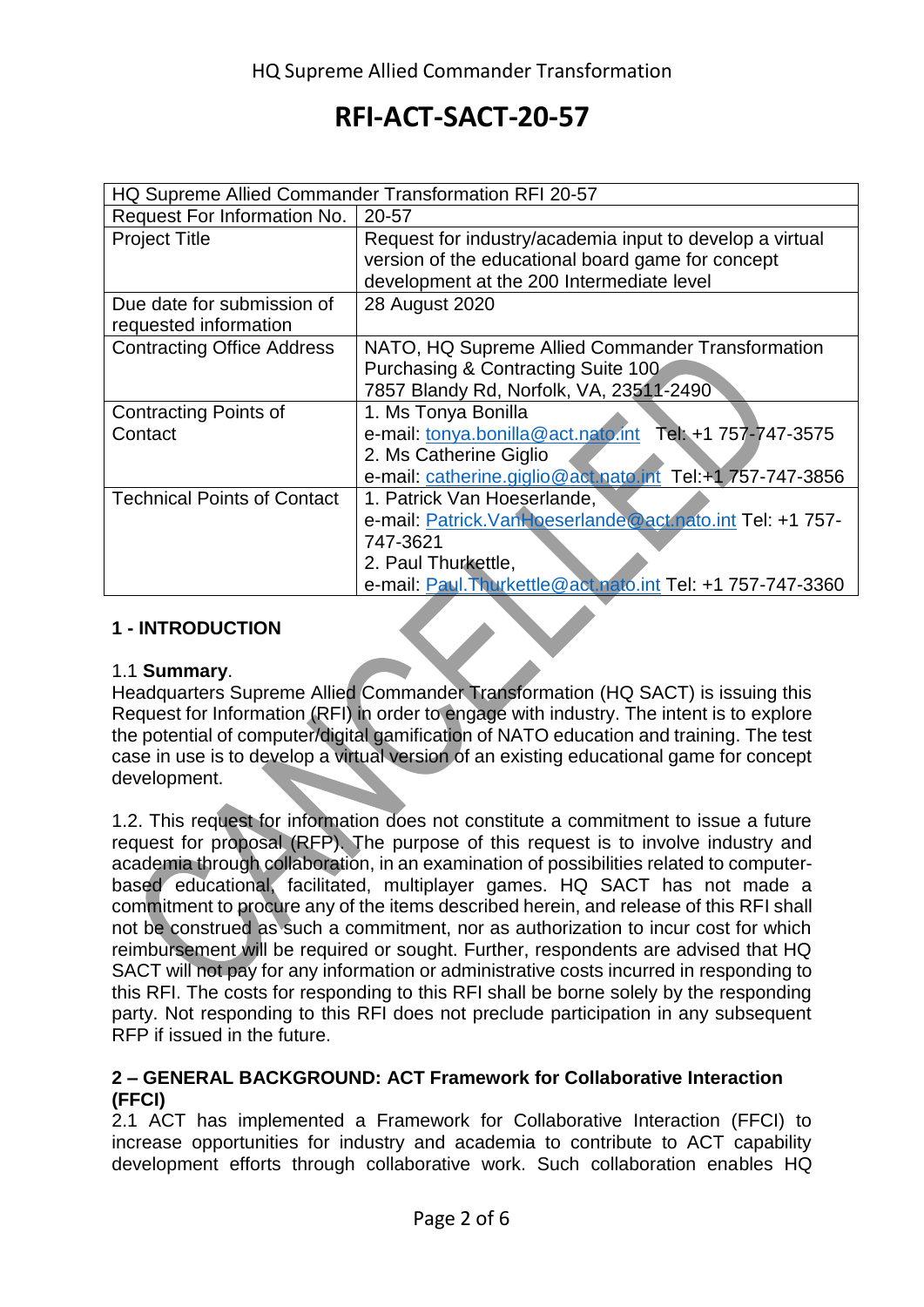SACT, and NATO as a whole, to benefit from industry/academia models, advice, capabilities and experience in the course of this work. In addition to the benefits HQ SACT gains from such projects, this collaborative effort will provide industry / academia with an improved understanding of NATO's capability requirements and the associated issues and development challenges to be addressed by HQ SACT. Potential collaborative projects are on specific topics that are of mutual interest to both parties but shall be restricted to collaborations in non-procurement areas. Several mechanisms have been already developed to support the initiation of collaborative projects between industry/academia and ACT ranging from informal information exchanges, workshops, studies or more extensive collaboration on research and experimentation.

2.2 Depending on the level and type of interaction needed for a collaborative project, a specific agreement may be needed between parties. The FFCI agreement for any specific project, if required by either party for the project to proceed, will range from "Non-disclosure Agreements" (NDA) for projects involving exchange of specific information to more extensive "Declaration of Mutual Collaboration" (DOMC) to address intellectual property and other issues.

2.3 More extensive information on the ACT FFCI initiative can be found on the ACT web site being developed to support FFCI projects at http://www.act.nato.int/ffci.

2.4 No FFCI agreement is required to respond to this RFI.

#### **3 - DESCRIPTION OF THE GAME**

#### **3.1 Concept Development & Experimentation**

3.1.1 Concept Development & Experimentation is one of the tools that drive NATO's transformation by enabling the structured development of creative and innovative ideas into viable solutions. It aims at capturing the best ideas and enabling potential solutions to be thoroughly explored through Concept Development, tested and validated through Experimentation, either within NATO or collaboratively with nations, supported by Operational Analysis.

3.1.2 The Concept Development method provides a condition-based approach consisting of five phases to mature ideas to an approved concept, prior to implementation (see illustration below).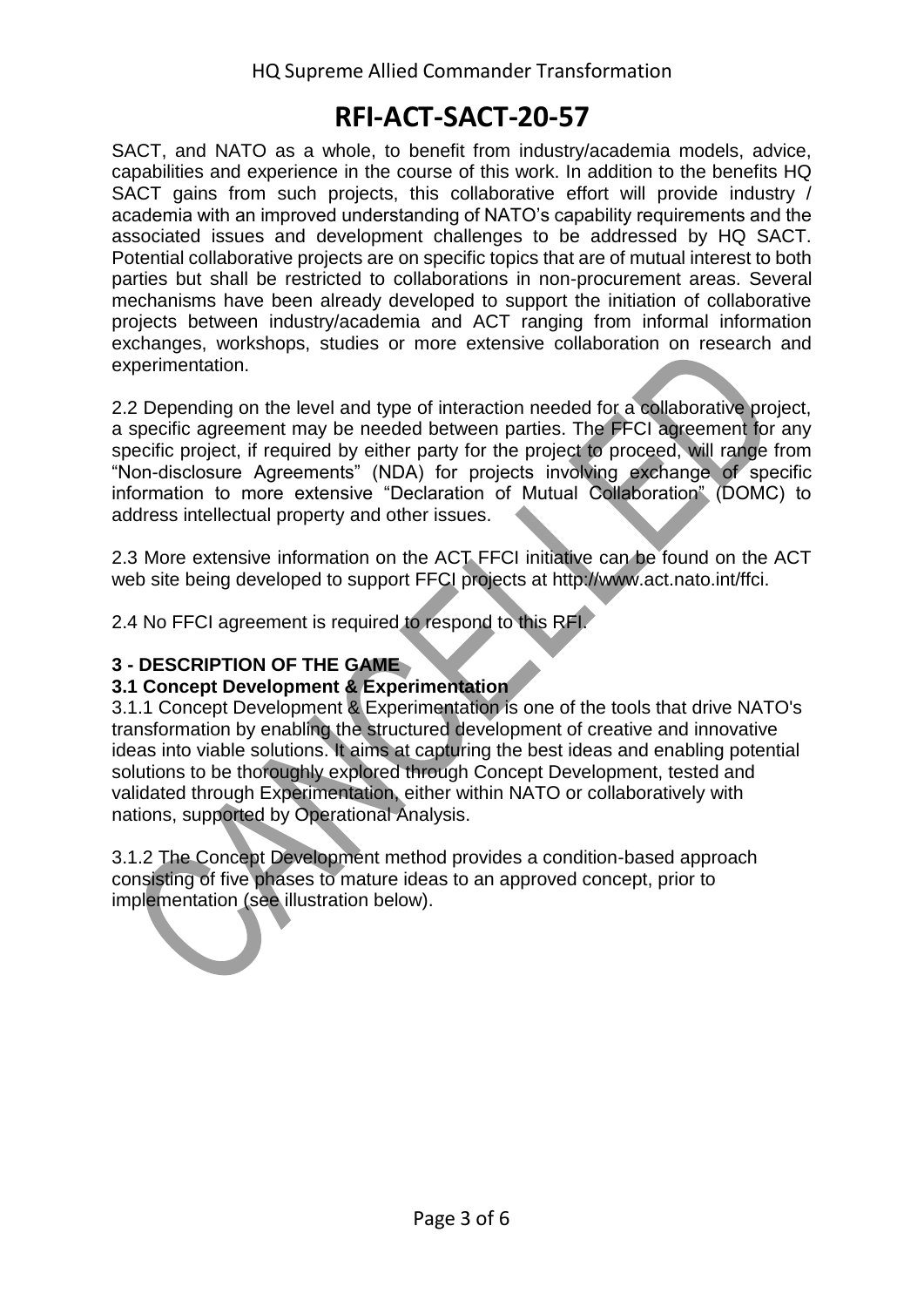

*The NATO Concept Development Method.*

#### **3.2 Training for Concept Development**

3.2.1 Currently the CD&E education and training consists of a briefing and an Advanced Distributed Learning (ADL) module, both at the 100 level, and a NATO Practitioners Course at the 300 level. The 100 Basic level material takes approximately 1 hour to complete. The 300 Advanced level course is a 1 week residential course.

3.2.2 To fill the gap between these two levels, a hands-on board game is in the final stage of development. The game is designed for groups of four players and a CD&E subject matter expert (300 level course instructor) as a facilitator; of note, 1 facilitator can support game play for 3-4 groups of 4 players. The game takes a maximum of four hours to complete.

3.2.3 This 200 level game could be used as:

- A Just-In-Time learning module for members of concept development teams;
- A quick retraining for CD&E practitioners;
- A dynamic way to educate interested stakeholders attending the CD&E conference;
- An in-house training package for NATO and national entities (if they have a trained facilitator);
- A short course for partner members.

3.2.4 Within NATO, the 200 Intermediate level is defined as: "The level of proficiency required to become functional and successfully perform a series of tasks independently with minimal oversight. Uses discretion in resolving problems and may plan and schedule work within short timeframes. This requires interpreting information, constructing meaning and the comprehension of facts, terms, concepts, and principles as well as the processes and procedures essential to enable understanding and accomplishing job requirements."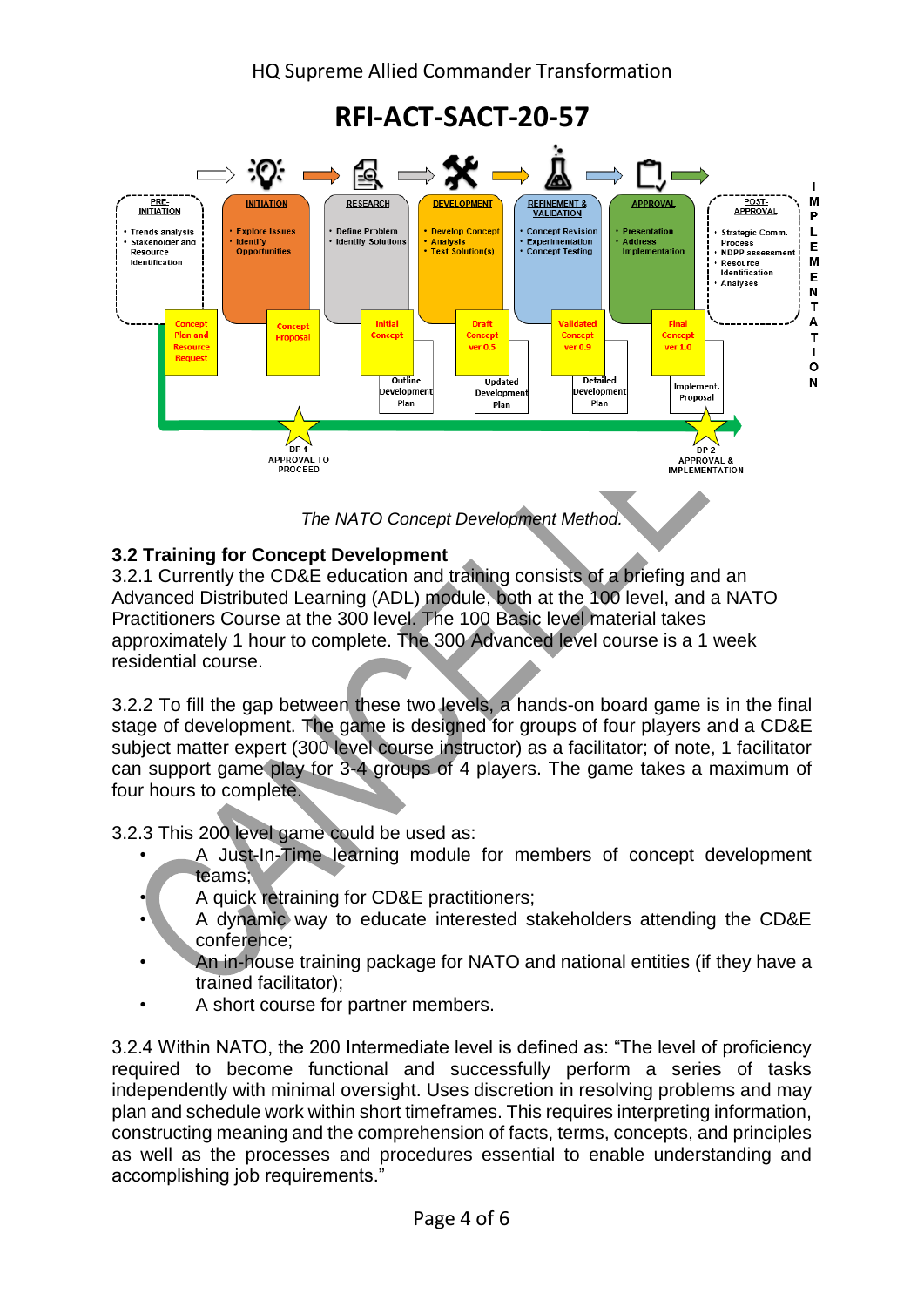#### **3.3 Going virtual**

3.3.1 The COVID19 crisis, with potentially long-lasting effects, exposed the main limitation of this game: all players and the facilitator must be present in the same location. Therefore, a way to design the game for distributed, virtual, multiplayer use is the goal.

3.3.2 Knowledge about Modelling & Simulation and gamification has grown in HQ SACT, but still no educational digital (computer-based) multiplayer game has been developed. As the development of the Concept Development board game with simple and flexible game rules is almost finalized, it is excellent to serve as a pilot case for this innovative approach in education and training. Experience gained with this project could be used to develop other educational games.

3.3.3 A virtual version could be flexibly used in lieu of the physical game and add some extra possibilities to the above list:

- An enhanced preparation for the students to the CD&E course;
- A gap filler for people starting the development of a concept, untill they can attend the course in NSO;
- A facilitated stand-off course for NATO and partner members;
- A demonstrator of the value of virtual gamification in NATO education and training.

#### 3.4 **Intent/Objectives.**

Lacking the knowledge and expertise to implement the use of virtual multiplayer educational games as an innovative approach to NATO education and training, NATO needs to explore the commercial possibilities. This Request for Information is intended to offer industry/academia an opportunity to provide information that would allow NATO to determine how to virtualize/computerize an educational game and optimize the design.

#### 3.5 **Expected benefits to respondents**

Industry/academia will have the chance to engage and share information on educational gamification. In return, industry/academia may gain a better understanding of NATO's requirements and approach to both Concept Development, and education and training tools.

#### 3.6 **Expected input from industry/academia**.

Expected input to this RFI is industry/academia approaches and possibilities in virtual, educational multiplayer games.

#### **4 - REQUESTED INFORMATION**

#### 4.1 **Intent**

The information will be collected by answering the following questions:

- How to turn an educational board game into a virtual version?
- What are the educational and game requirements to virtualize a game for education and training?
- What are the benefits and disadvantages of a virtual educational game?